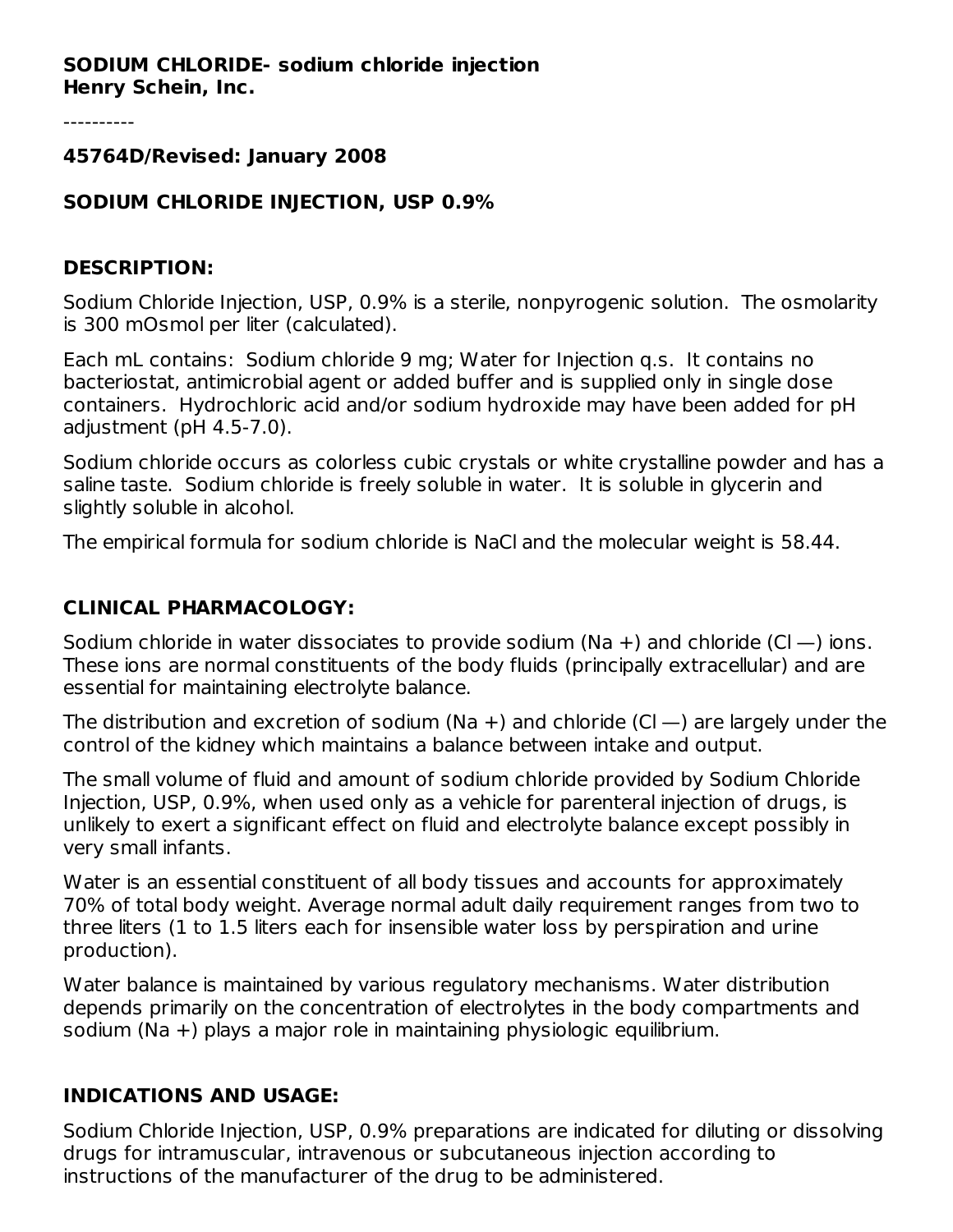Sodium Chloride Injection, USP, 0.9% is also indicated for use in flushing of intravenous catheters.

## **WARNINGS:**

For use in newborns, when a sodium chloride solution is required for preparation or diluting medications or in flushing intravenous catheters, only preservative free Sodium Chloride Injection, USP, 0.9% should be used.

## **PRECAUTIONS:**

## **General**

Consult the manufacturer's instructions for choice of vehicle, appropriate dilution or volume for dissolving the drugs to be injected, including the route and rate of injection. Inspect reconstituted (diluted or dissolved) drugs for clarity (if soluble) and freedom from unexpected precipitation or discoloration prior to administration.

## **Pregnancy**

Pregnancy Category C—Animal reproduction studies have not been conducted with Sodium Chloride Injection, USP, 0.9%. It is also not known whether Sodium Chloride Injection can cause fetal harm when administered to a pregnant woman or can affect reproduction capacity. Sodium Chloride Injection, USP, 0.9% should be given to a pregnant woman only if clearly needed.

# **ADVERSE REACTIONS:**

Reactions which may occur because of this solution, added drugs or the technique of reconstitution or administration include febrile response, local tenderness, abscess, tissue necrosis or infection at the site of injection, venous thrombosis or phlebitis extending from the site of injection and extravasation.

If an adverse reaction does occur, discontinue the infusion, evaluate the patient, institute appropriate countermeasures and, if possible, retrieve and save the remainder of the unused vehicle for examination.

# **OVERDOSAGE:**

When used as a diluent, solvent or intravascular flushing solution, this parenteral preparation is unlikely to pose a threat of sodium chloride or fluid overload except possibly in very small infants. In the event these should occur, reevaluate the patient and institute appropriate corrective measures. (See **PRECAUTIONS** and **ADVERSE REACTIONS**).

# **DOSAGE AND ADMINISTRATION:**

Before Sodium Chloride Injection, USP, 0.9% is used as a vehicle for the administration of a drug, specific references should be checked for any possible incompatibility with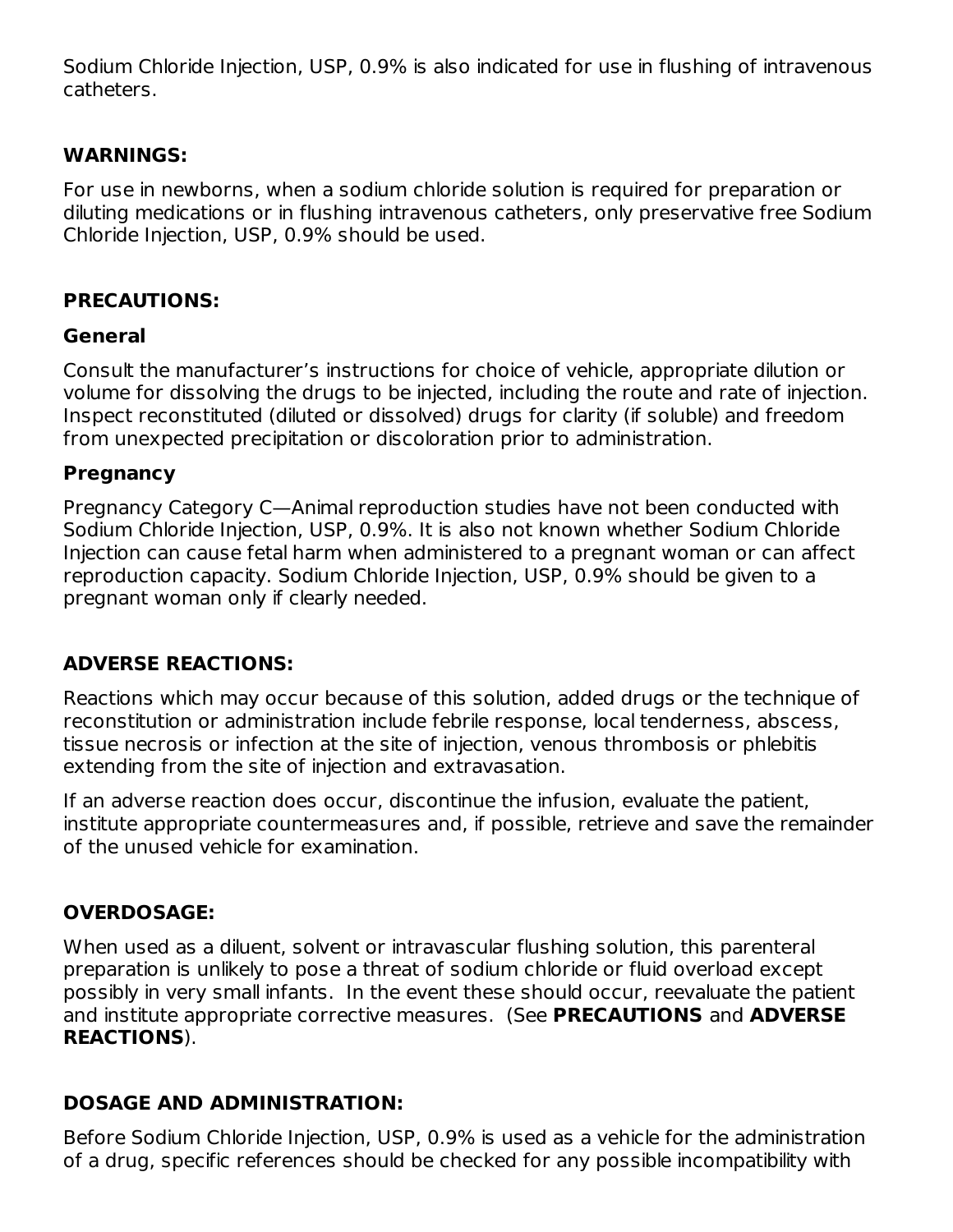sodium chloride.

The volume of the preparation to be used for diluting or dissolving any drug for injection is dependent on the vehicle concentration, dose and route of administration as recommended by the manufacturer.

Sodium Chloride Injection, USP, 0.9% is also indicated for use in flushing intravenous catheters. Prior to and after administration of the medication, the intravenous catheter should be flushed in its entirety with Sodium Chloride Injection, USP, 0.9%. Use in accord with any warnings or precautions appropriate to the medication being administered.

Parenteral drug products should be inspected visually for particulate matter and discoloration prior to administration, whenever solution and container permit.

# **HOW SUPPLIED:**

Sodium Chloride Injection, USP, 0.9%, preservative free, is available as follows:

| Product<br>Code | Unit of<br>Sale                    | Strength                                              | Each                                                                 |
|-----------------|------------------------------------|-------------------------------------------------------|----------------------------------------------------------------------|
| 918602          | 63323-<br>186-02<br>Trays of<br>25 | $0.9\%$ (18)<br>mg per 2<br>mL<br>(9 mg per<br>$mL$ ) | NDC 63323-<br>186-04<br>2 mL fill, in a<br>3 mL Single-<br>Dose vial |
| 918610          | 63323-<br>186-10<br>Trays of<br>25 | 0.9% (90<br>mg per 10<br>mL)<br>(9 mg per<br>mL)      | NDC 63323-<br>186-01<br>10 mL Single-<br>Dose vial                   |
| 918620          | 63323-<br>186-20<br>Trays of<br>25 | 0.9% (180<br>mg per 20<br>mL<br>(9 mg per<br>mL)      | NDC 63323-<br>186-03<br>20 mL Single-<br>Dose vial                   |

Preservative Free. Discard unused portion.

Use only if solution is clear and seal intact.

Store at 20º to 25ºC (68º to 77ºF) [see USP Controlled Room Temperature].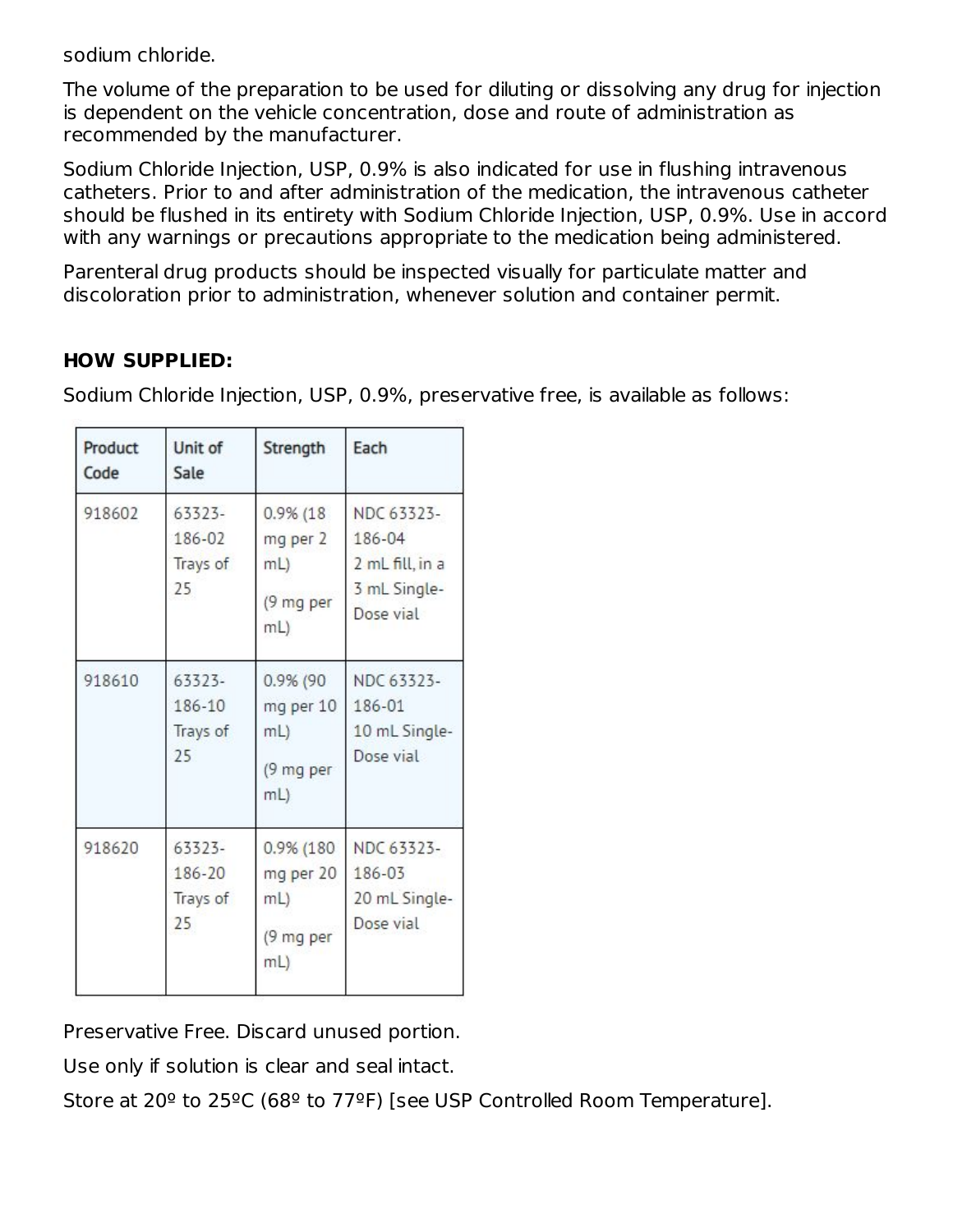

www.fresenius-kabi.com/us

45764E

Revised: October 2018

#### **Sample Package Label**



# **SODIUM CHLORIDE**

sodium chloride injection